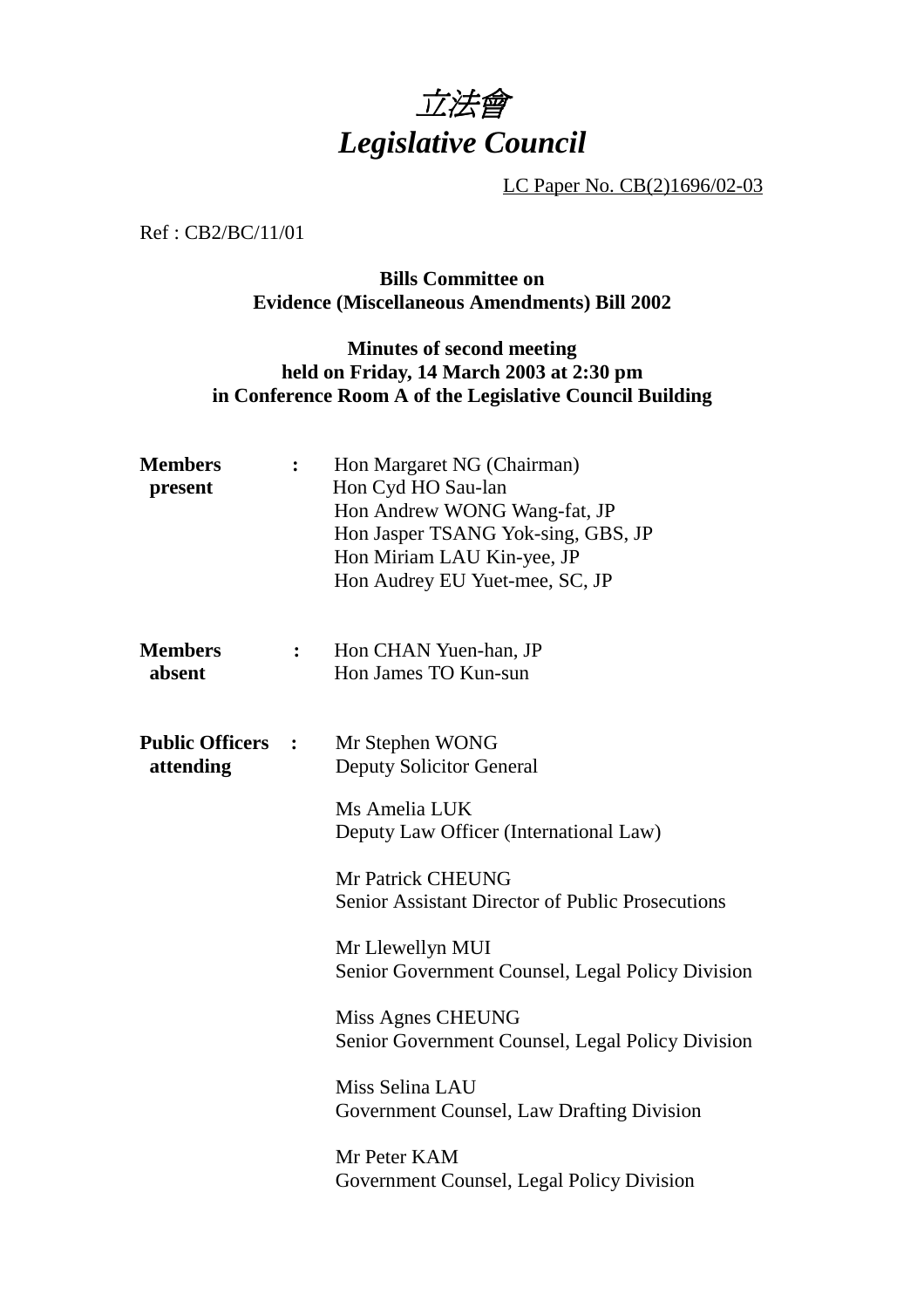| <b>Clerk</b> in<br>attendance |                | Mrs Percy MA<br>Chief Assistant Secretary (2)3              |
|-------------------------------|----------------|-------------------------------------------------------------|
| <b>Staff</b> in<br>attendance | $\ddot{\cdot}$ | <b>Miss Kitty CHENG</b><br><b>Assistant Legal Adviser 5</b> |
|                               |                | Mr Paul WOO<br>Senior Assistant Secretary (2)3              |

### **Action**

# **I. Confirmation of minutes**

(LC Paper No. CB(2)1444/02-03)

The minutes of meeting held on 14 February 2003 were confirmed.

# **II. Meeting with the Administration**

( LC Paper Nos. CB(2)1446/02-03(01), (02) and (03))

2. The Bills Committee deliberated (index of proceedings attached at **Annex**).

3. The Administration was requested to -

## Part I of the Bill

(a) provide a draft Committee Stage amendment to extend the scope of the compellable offences under the new section 57(3) of the Criminal Procedure Ordinance to cover also a child of the family who was mentally incapacitated for the Bills Committee's consideration in due course;

## Part II of the Bill

## *Proposed section 79I(2) of the Criminal Procedure Ordinance*

(b) include other factors which the court must be satisfied before itgranted permission to a person to give evidence via live television link in criminal proceedings, such as in the interest of justice, in the interest of the defendant, the importance of the evidence to the case, and circumstances of the case etc;

 $2 -$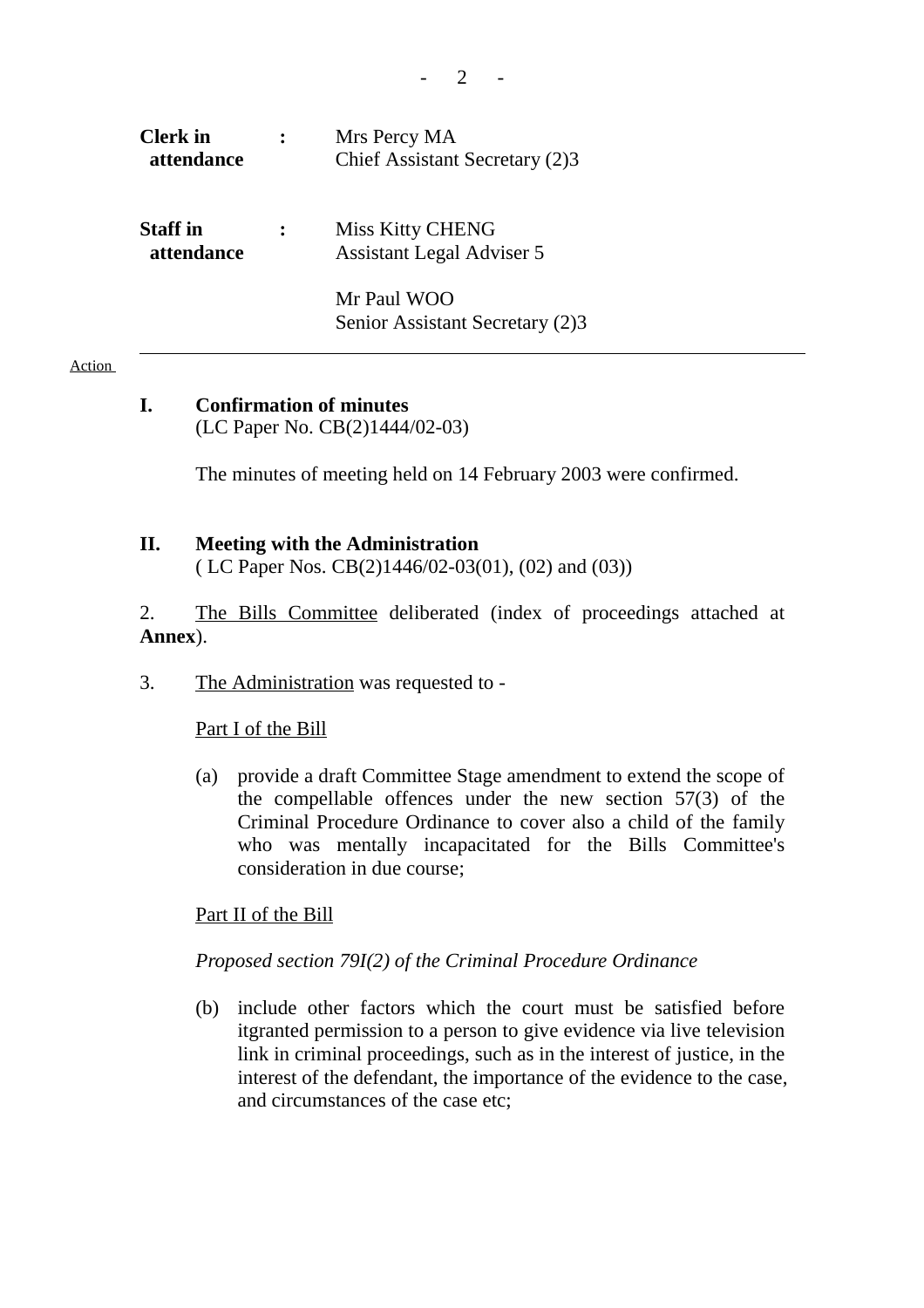(c) improve the drafting of the section. A member proposed that proposed section 79I(2)(a) be amended as "the person concerned is not an ordinarily resident in Hong Kong" and proposed section  $79I(2)(b)$  be amended as "it is not convenient for the person to come to Hong Kong";

### *Others*

- (d) provide a comparison on the proposal in the Bill vis-à-vis the arrangements adopted by other overseas jurisdictions, in terms of the actual operation and statutory provisions;
- (e) explain as a matter of policy whether it would be permissible for an overseas witness who might be arrested upon return to Hong Kong (e.g. a fugitive of justice) to give evidence via live television link; and
- (f) consider whether the meaning of "the place from which the person is giving evidence" in proposed section 79J of the Criminal Procedure Ordinance should be more clearly defined.

4. Members noted a letter from Mr Andrew Bruce on behalf of the Hong Kong Bar Association in response to the Bills Committee's request to give views on Part II of the Bill (LC Paper No. CB(2)1446/02-03(03)). Members agreed that the two legal professional bodies should be invited to attend the next meeting to give views on the Bill.

# **III. Date of next meeting**

5. The third meeting of the Bills Committee was scheduled for 10 April 2003 at 4:30 pm.

6. The meeting ended at 3:35 pm.

Council Business Division 2 Legislative Council Secretariat 8 April 2003

Admin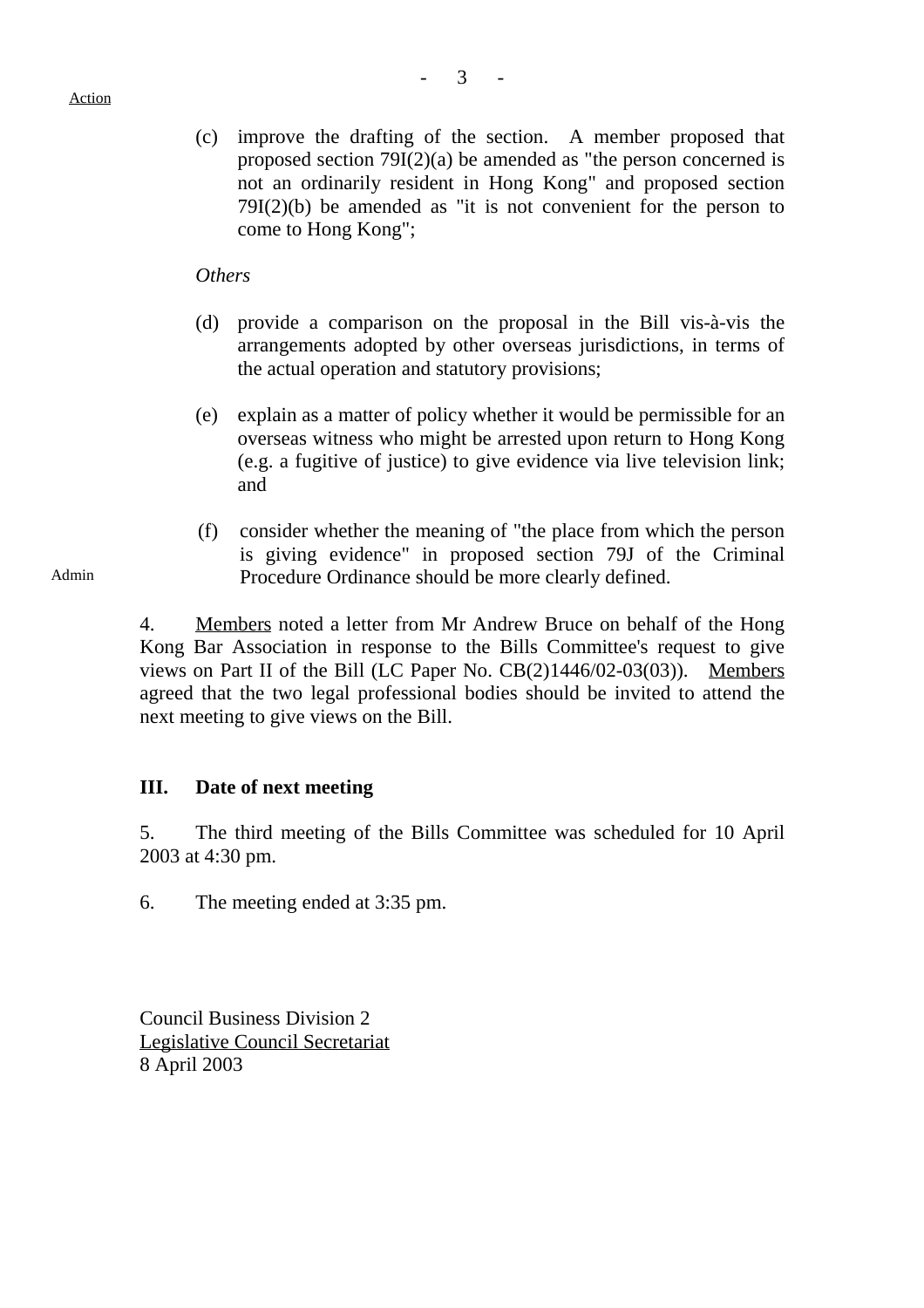#### **Annex**

# **Proceedings of second meeting of the Bills Committee on Evidence (Miscellaneous Amendments) Bill 2002 on Friday, 14 March 2003 at 2:30 pm in Conference Room A of the Legislative Council Building**

| <b>Time Marker</b> | S <sub>p</sub> e <sub>aker(s)</sub>          | Subject(s)                                                                                                                                                                                                                                                                                                                                                        | <b>Action</b>                                                                                                 |
|--------------------|----------------------------------------------|-------------------------------------------------------------------------------------------------------------------------------------------------------------------------------------------------------------------------------------------------------------------------------------------------------------------------------------------------------------------|---------------------------------------------------------------------------------------------------------------|
| 000001-000135      | Chairman                                     | Confirmation of minutes of meeting on<br>14 February 2003 (LC Paper No.<br>$CB(2)1444/02-03$ ).<br>Invitation for Admin to brief members<br>on its written responses to issues raised                                                                                                                                                                             | required                                                                                                      |
|                    |                                              | at the last meeting on 14 February<br>2003.                                                                                                                                                                                                                                                                                                                       |                                                                                                               |
| 000136-002044      | Administration/<br>Chairman                  | The two papers prepared by Admin in<br>response to issues raised on Parts I and<br>II of the Bill at the last meeting (LC<br>Paper Nos. CB(2)1446/02-03(01) and<br>$(02)$ ).                                                                                                                                                                                      |                                                                                                               |
| 002045-002455      | Ms Audrey EU/<br>Administration              | The threshold for granting permission<br>for giving evidence via live television<br>link in criminal proceedings specified in<br>proposed section 79I(2) of the Criminal<br>Procedure Ordinance (CPO), and the<br>comments expressed in a letter from Mr<br>Andrew Bruce of the Bar Association<br>on section 79I of CPO (LC Paper No.<br>$CB(2)1446/02-03(03)).$ |                                                                                                               |
|                    |                                              | Whether adequate protection would be<br>available to persons giving evidence in<br>a place outside Hong Kong via live<br>television link in criminal cases.                                                                                                                                                                                                       |                                                                                                               |
| 002456-003556      | Ms Audrey EU/<br>Administration/<br>Chairman | Factors which must be satisfied before<br>the court gave permission for taking<br>evidence via live television link in<br>criminal proceedings.<br>Difference between civil and criminal<br>proceedings regarding<br>giving<br>of<br>evidence from witnesses outside Hong<br>Kong via live television link.                                                       | Admin to respond to<br>the concern that the<br>threshold in<br>new<br>section $79I(2)$ of CPO<br>was too low. |
|                    |                                              |                                                                                                                                                                                                                                                                                                                                                                   |                                                                                                               |